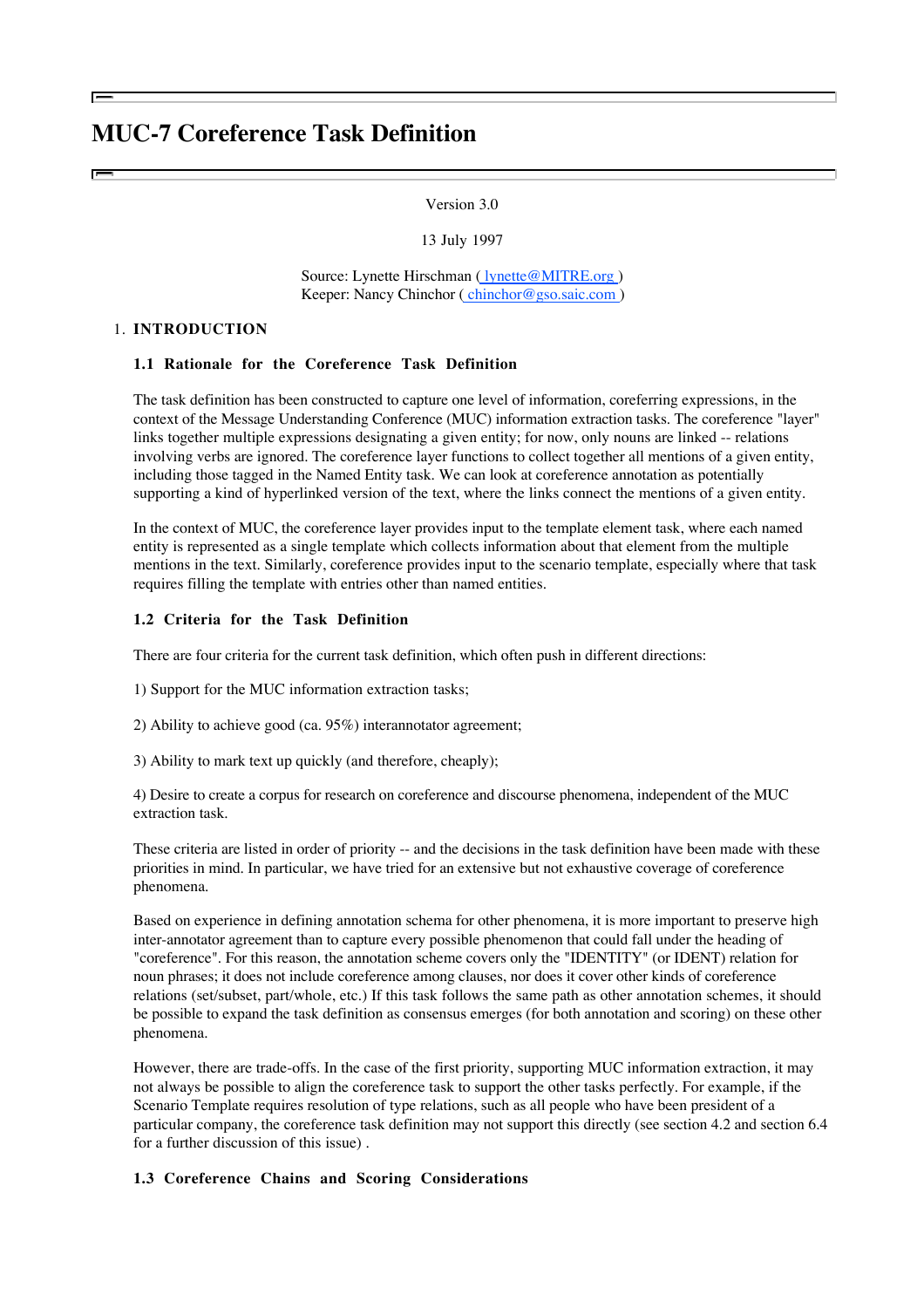The coreference annotation scheme described below is focused on the IDENTITY (IDENT) relation. This relation has important semantic properties that play a central role in defining the IDENT scoring mechanism.

The IDENT relation is symmetrical (if A is IDENT to B, then B is IDENT to A), and it is transitive (if A is IDENT to B and B is IDENT to C, then A is IDENT to C, and C is IDENT to A). These properties induce a set of EQUIVALENCE CLASSES among the marked elements, where each element participates in exactly one equivalence class, and all elements in an equivalence class are coreferring.

The IDENT relationship is NOT directional. Note that this is different from a part-whole or set-subset relation, which are ASYMMETRICAL and thus require a different scoring algorithm which interacts in complex ways with the IDENT relation; this is one reason why we will not attempt, in this round of revisions, to tackle these relations.

The nature of the IDENT relation and its associated coreference equivalence classes pose a problem where an expression may be coreferential with either of two NPs, because of conjunction, or because of type/instance ambiguity or in expressions of change over time. For example, in the sentence, "the stock price fell from \$4.02 to \$3.85", the stock price at one time is coreferential with \$4.02, and at a later time with \$3.85. However, if we make both \$4.02 and \$3.85 coreferential with stock price, we get "collapsing coreference chains" -- that is, we end up with \*stock price\*, \*\$4.02\* and \*\$3.85\* all in the same equivalence class -- which is counter-intuitive, and would prevent the IDENT relation from supporting, e.g., the Template Element task. This issue is discussed in some detail, with a number of examples, in section 4.2 and section 6.4.

In keeping with having the coreference task support other information extraction tasks, we propose to place highest priority on preserving reasonable semantics for the equivalence classes. This means that two values (or instances) that are clearly distinct should NOT be allowed to merge into an equivalence class, even if this means not being able to mark all of the function/value or type/instance relations we might want to mark. Thus, in the example above, we would mark \*stock price\* and the more recent value \*\$3.85\* as coreferential, and leave \*\$4.02\* in its own equivalence class, not marked coreferential with \*stock price\*. This means that the mark-up fails to capture some information (that \*\$4.02\* is also a value, at an earlier time, of \*stock price\*), but this seems like a reasonable price to pay for preserving the semantics of the coreference equivalence classes.

These issues are related to our decision (for now) to mark only IDENT relations, with no distinction between types, functions, and instances. The advantage of this solution is that it leaves the conventions and the scoring mechanism intact and does not require additional mark-up for new kinds of coreference relations. At a future time, if we wish to distinguish type and function coreference from the IDENT relations, it should be possible to mark these relations more completely.

## **1.4 Future Directions**

Given these limitations, we can see that the coreference annotation scheme can evolve in several directions. It would be useful to expand the annotation scheme for future MUCs to include:

1) coreference to cover clause (verbal) level relations

2) a method for handling discontinuous elements, including conjoined elements

3) a distinction between function/type coreference and instance coreference, which has caused some problems with the unintended merging of coreference chains

4) set/subset coreference, part/whole and other kinds of coreference

#### **GENERAL NOTATION** 2.

#### **2.1 SGML Tagging**

The annotation for coreference is SGML tagging within the text stream. Referring expressions and their antecedents are tagged as follows:

<COREF ID="100">Lawson Mardon Group Ltd.</COREF> said <COREF ID="101" TYPE="IDENT" REF="100">it</COREF> ...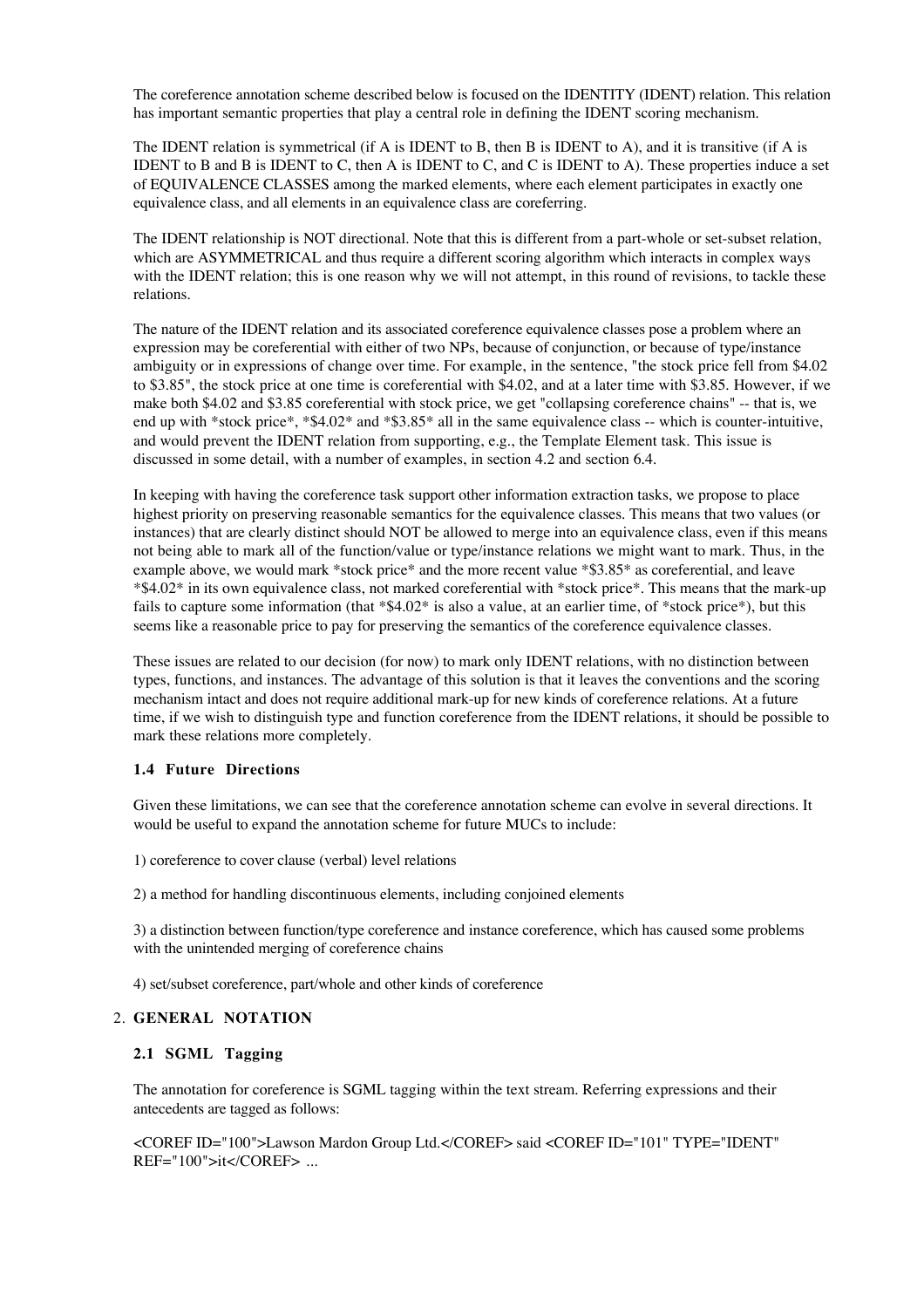The basic annotation contains the information to establish some type of link between an explicitly marked pair of noun phrases. In the above example, the pronoun "it" is tagged as referring to the same entity as the phrase, "Lawson Mardon Group Ltd."

There is one markup per string. Other links can be inferred from the explicit links. We assume that the coreference relation is symmetric and transitive, so if phrase A is marked as coreferential with B (indicated by a REF pointer from A to B), we can infer that B is coreferential with A; if A is coreferential with B, and B is coreferential with C, we can infer that A is coreferential with C.

# **2.2 The "TYPE" Attribute**

The purpose of the TYPE attribute is to indicate the relationship between the anaphor and the antecedent. At present only one such relationship, "IDENT" (for identity), is being annotated.

# **2.3 The "ID" and "REF" Attributes**

The ID and REF attributes are used to indicate that there is a coreference link between two strings. The ID is arbitrarily but uniquely assigned to the string during markup. The REF uses that ID to indicate the coreference link.

# **2.4 The "MIN" Attribute**

The MIN attribute is used in the answer key ("key") to indicate the minimum string that the system under evaluation must include in the COREF tag in order to receive full credit for its output ("response"). So, in the next example, if the system response had omitted "of Surrey, England" from the COREF tag, the response would nonetheless receive full credit because it identified the minimum string.

<COREF ID="100" MIN="Haden MacLellan PLC">Haden MacLellan PLC of Surrey, England</COREF>

... <COREF ID="101" TYPE="IDENT" REF="100">Haden MacLellan</COREF>

Any response which includes the MIN string and does not include any tokens beyond those enclosed in the <COREF>...</COREF> tags is valid. The MIN string will in general be the HEAD of the phrase; see section 5 for a full discussion of this issue. Note that only the annotation KEY distinguishes between the maximal string and the MIN string; the response key does not have a MIN attribute.

## **2.5 The "STATUS" Attribute**

The STATUS ("status") attribute is used in the answer key when the markup is optional. The only value for this attribute is OPT ("optional").<sup>1</sup> The evaluation software will not score a string that is marked OPT in the key unless the response has markup on that string. A potential example is given below. (It is marked OPT because a reader may not be certain that "Livingston Street" refers to the Board of Education.) Note that the optionality is marked only for the anaphor.

<sup>1</sup>At the Feb. 96 meeting of the Coreference and Ellipsis working group, the suggestion was made to distinguish markups that are optional because of textual ambiguity from markups that are optional because of unclear or missing markup guidelines. Although this seems a workable suggesion, a little experimentation may be advisable before implementation.

Our <COREF ID="102" MIN="Board of Education">Board of Education</COREF> budget is just too high, the Mayor said. <COREF ID="103" STATUS="OPT" TYPE="IDENT" REF="102">Livingston Street</COREF> has lost control.

# **WHAT PART OF THE TEXT TO ANNOTATE** 3.

Coreference markup should be made on the body of the text and on corpus-specific portions of the header. The SGML tags that are used to identify the body and the various portions of the header may vary from one corpus to another.

## **3.1 Specific Guidance for MUC-7 Corpus**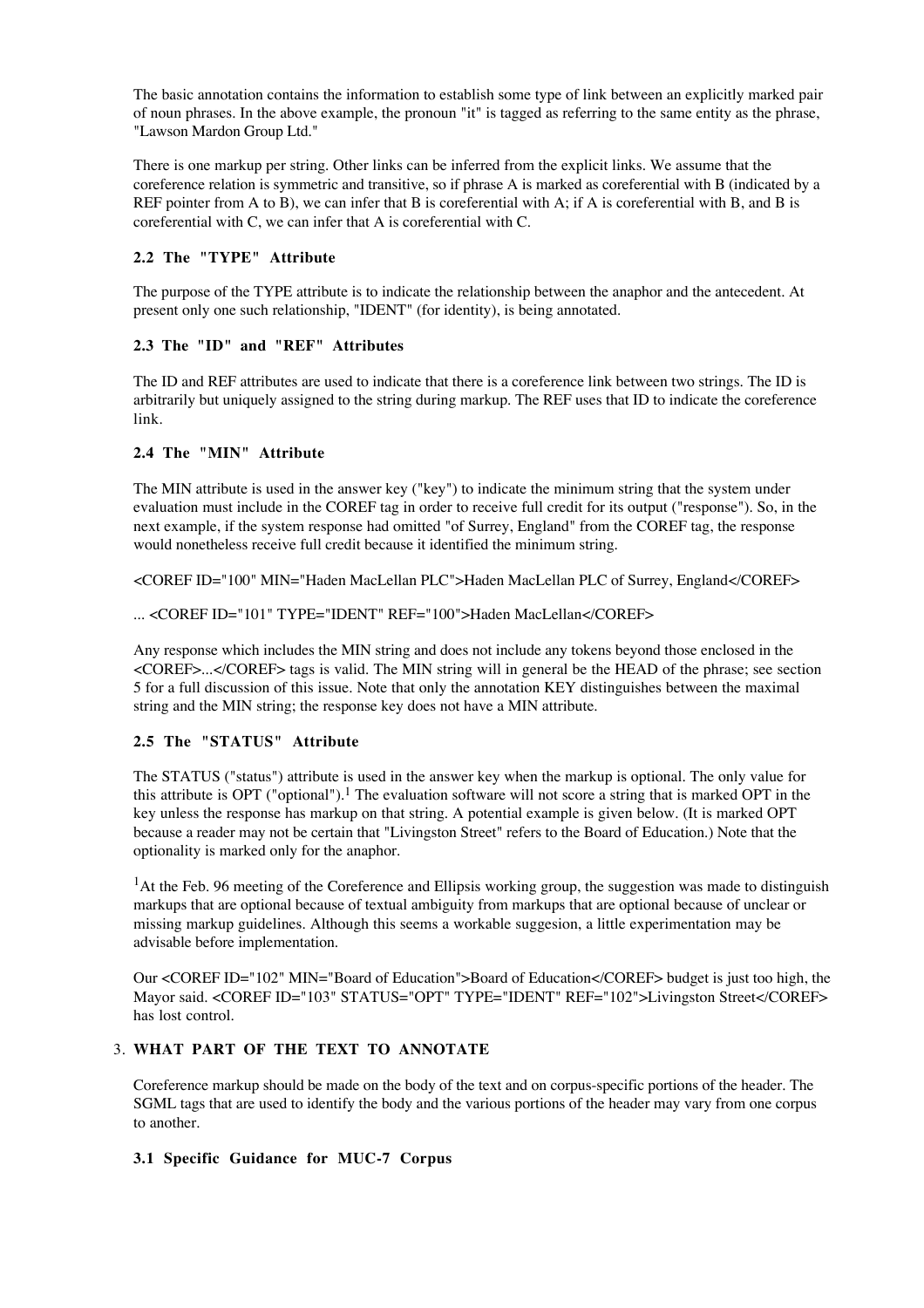The annotation of coreference is to be performed within the text delimited by the SLUG, DATE, NWORDS, PREAMBLE, TEXT, and TRAILER tags.

## **3.2 Specific Guidance for Speech Transcriptions**

If the transcript contains disfluencies or verbal erasures, the "erased" portion should not be annotated for coreference; this means that it will be helpful to have the input text annotated for disfluencies before beginning coreference annotation, so that there is agreement on what is "verbally deleted" and what is part of the final output.

# **WHAT THINGS TO ANNOTATE** 4.

## **4.1 Markables**

The coreference relation will be marked between elements of the following categories: NOUNS, NOUN PHRASES, and PRONOUNS. Elements of these categories are MARKABLES. PRONOUNS include both personal and demonstrative pronouns, and with respect to personal pronouns, all cases, including the possessive. Dates ("January 23"), currency expressions ("\$1.2 billion"), and percentages ("17%") are considered noun phrases.

A noun phrase is markable whether it is the object of an assertion, a negation, or a question. Thus, "a machete" is markable in all of the following examples:

I have a machete.

I don't have a machete.

Do you have a machete?

Note in particular that the initial introduction of an object into the discourse may often occur as an indefinite noun phrase ("Do you have a machete?" or "I saw \*a truck\*; \*it\* turned the corner..."). Also note that just because an element is "markable", it does not follow that there are later references to it -- that is, it may or may not participate in coreference. That may even be true for pronouns -- section 4.5 for further discussion.

Interrogative "wh-" noun phrases are NOT markables, e.g. "Which engine" and "Who" in the following queries:

Which engine would you like to use?

Who is your boss?

The relation is marked only between pairs of elements both of which are markables. This means that some markables that look anaphoric will not be coded, including pronouns, demonstratives, and definite NPs whose antecedent is a clause rather than a markable. For example, in

Program trading is "a racket," complains Edward Egnuss, a White Plains, N.Y., investor and electronics sales executive, "and \*it's not to the benefit of the small investor\*, \*that\*'s for sure."

Though "that" is related to "it's not to the benefit of the small investor", the latter is not markable, so no antecedent is annotated for "that".

## **4.2 Terminology for Mark-Up**

It is useful to define some terms to support a discussion of the difficult coreference issues. This section defines the terms "extensional descriptor", "intensional descriptor" and "grounding instance".

An extensional descriptor is an enumeration of the member(s) of a set by (unique) names. In the context of the coreference task definition, this amounts to the use of proper names, e.g., \*Jane Z. Smith\*, \*Chrysler Corporation\*, or numerical values (The stock price was \*\$4.02\*).

An intensional description is a predicate that is true of an entity or set of entities -- that it, it characterizes or defines the members of the set: "the prime numbers", "the president of Chrysler Corporation". Any non-concrete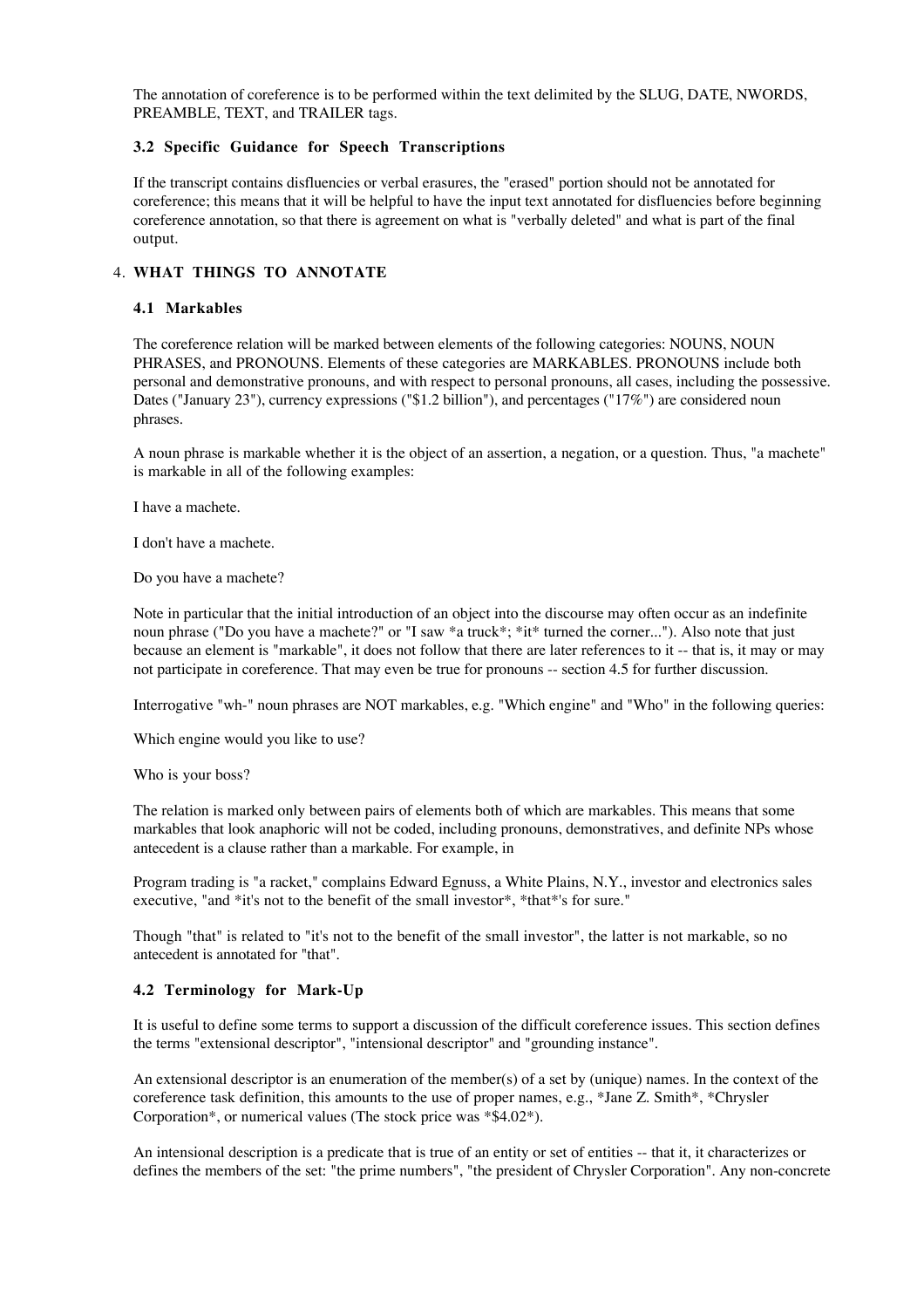common noun, taken on its own, is an intensional description: it functions at the "type" level ("president", "problem") or, if it takes a quantifiable value, at the "function" level ("rate", "temperature"). Intensional descriptions are useful for sets which have no finite extension ("the set of odd numbers"), or in cases where we don't know the extension ("the gene sequence responsible for encoding the immune response"). They can also be used to refer to instances of the type (\*my Ford\*... \*the car\*), or to values of the function (the [per share value of [\$4.02]] ... [The stock price]).

The grounding instance in a coreference chain is the first extensional description in the chain (most often, the first element in the chain). This terminology is useful in the discussion about function-value relations, time-dependent entities and bare nominals. Thus in the sequence

Henry Higgins, who was formerly sales director for Sudsy Soaps, became president of Dreamy Detergents

we have a sequence consisting of the extensional description \*Henry Higgins\* (which is the grounding instance), together with two intensional descriptions, \*sales director for Sudsy Soaps\* and \*president of Dreamy Detergents\*. In addition, there are two other extensional descriptions, \*Sudsy Soaps\*, and \*Dreamy Detergents\*.

In the sentence

The temperature rose to 90 degrees before dropping to 70 degrees.

we have a function, "temperature", which takes on a value ("90 degrees") at one point in time, and at a later point in time, a second value, "70 degrees". Because there is only one occurrence of the noun phrase "the temperature", we have a problem marking the coreferring expressions. "The temperature" is a function expression, and is grounded first by "90 degrees"; an implicit second occurrence is coreferential with "70 degrees". However, if we mark all of these as coreferential, we find that "90 degrees" is IDENT with "70 degrees", which is clearly wrong. What we want to say is:

90 degrees instantiates "The temperature" at time t1; 70 degrees instantiates "The temperature" at time t2; And these are both of type "temperature" (but not IDENT).

In section 1.3, we proposed conventions that prevent the collapsing of coreference chains, at the expense of losing some type coreference. Given that our mark-up conventions are already incomplete (we don't mark verb coreference), this seems like a small price to pay for making the chains we do mark useful in other information extraction tasks, e.g., the Template Element task. We provide marked-up examples of this in section 6.4.

## **4.3 Names and Other Named Entities**

Names and other Named Entities (as defined in the MUC-6 document titled "Named Entity Task Definition" - dates, times, currency amounts, and percentages) are all markables. A substring of a Named Entity, however, is not a markable. Thus in

\*London\* ... \*London\*-based ...

the two instances of London are to be marked coreferential; in

\*Reuters Holding PLC\* ... \*Reuters\* announced that

"Reuters Holding PLC" and "Reuters" are to be marked coreferential. But in

Equitable of Iowa Cos. ... located in Iowa.

the two instances of "Iowa" are NOT to be marked as coreferential since the first is not a markable: it is a substring of a Named Entity. In addition to names as defined for the Named Entity task, other identifiers that are, in the opinion of the annotator, clearly not decomposable should be treated as atomic as well, e.g., "Widener Library" and "E two" in

<COREF ID="0" MIN="building">the large strange-looking building, which is <COREF ID="1" TYPE="IDENT">Widener Library</COREF></COREF>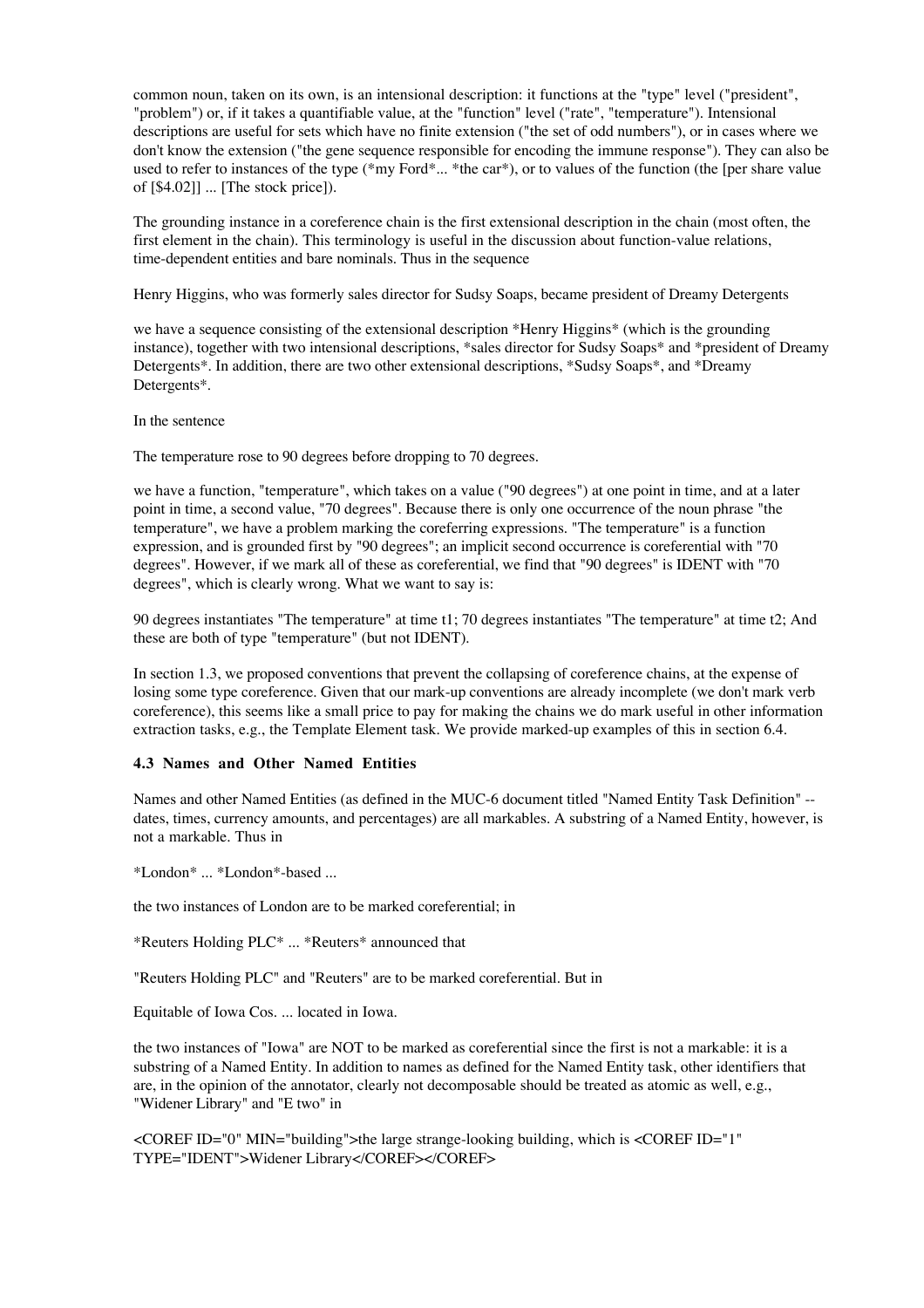and in

okay then I'll take <COREF ID="0" MIN="E two">engine E two</COREF> ... so uh the plan is to take <COREF ID="1" TYPE="IDENT" REF="0" MIN="E two">engine E two</COREF> ...

Date expressions recognized by the Named Entity task are also treated as atomic; components of a date are not separate markables. Thus, in

In a report issued January 5, 1995, the program manager said that there would be no new funds this year.

no relation is to be marked between "1995" and "this year".

#### **4.4 Gerunds**

Gerunds (verbal forms using a present participle) are not markable. In

\*Slowing the economy\* is supported by some Fed officials; \*it\* is repudiated by others.

one should not mark the relation between "slowing the economy" and "it". A phrase headed by a present participle is taken to be verbal if it can take an object (as in the above example) or can be modified by an adverb.

Present participles which are modified by other nouns or adjectives ("program trading", "excessive spending"), are preceded by an article ("a", "the", "my", etc.) or are followed by an "of" phrase ("slowing of the economy") are to be considered noun-like and ARE markable.

#### **4.5 Pronouns**

The possessive forms of pronouns used as determiners are markable. Thus in

its chairperson

there are two potential markables for relations: "its" and the entire NP, "its chairperson". Similarly, in "the man's arm", there are two markables, "[the] man" and "the man's arm". The general question of what is to be treated as a lexical token (apostrophes in this case) is discussed in the MUC document titled "Tokenization Rules."

First, second, and third-person pronouns are all markable, so in

"There is no business reason for \*my\* departure", \*he\* added.

"my" and "he" should be marked as coreferential. Reflexive pronouns are markable, so in

\*He\* shot \*himself\* with \*his\* revolver.

"He", "himself", and "his" should all be marked coreferential. Emphatics are also markable; thus, "himself" should also be marked coreferential, so that "He" and "himself" are marked coreferential in:

\*He\* is, \*himself\*, unsure of the outcome.

In certain cases, pronouns may not have an antecedent ("It's raining") or they may refer to something unmarkable, for example, a clausal construction -- see section 4.1 above.

## **4.6 Bare Nouns**

Prenominal modifiers (e.g., \*ocean drilling\* in "the ocean drilling company") are markable only if either the prenominal modifier is coreferential with a named entity or to the syntactic head of a maximal noun phrase. That is, there must be one element in the coreference chain that is a head or a name, not a modifier. Thus the following instance is markable, because the prenominal modifier "aluminum" is coreferential with the head noun "aluminum" in the phrase "market for aluminum".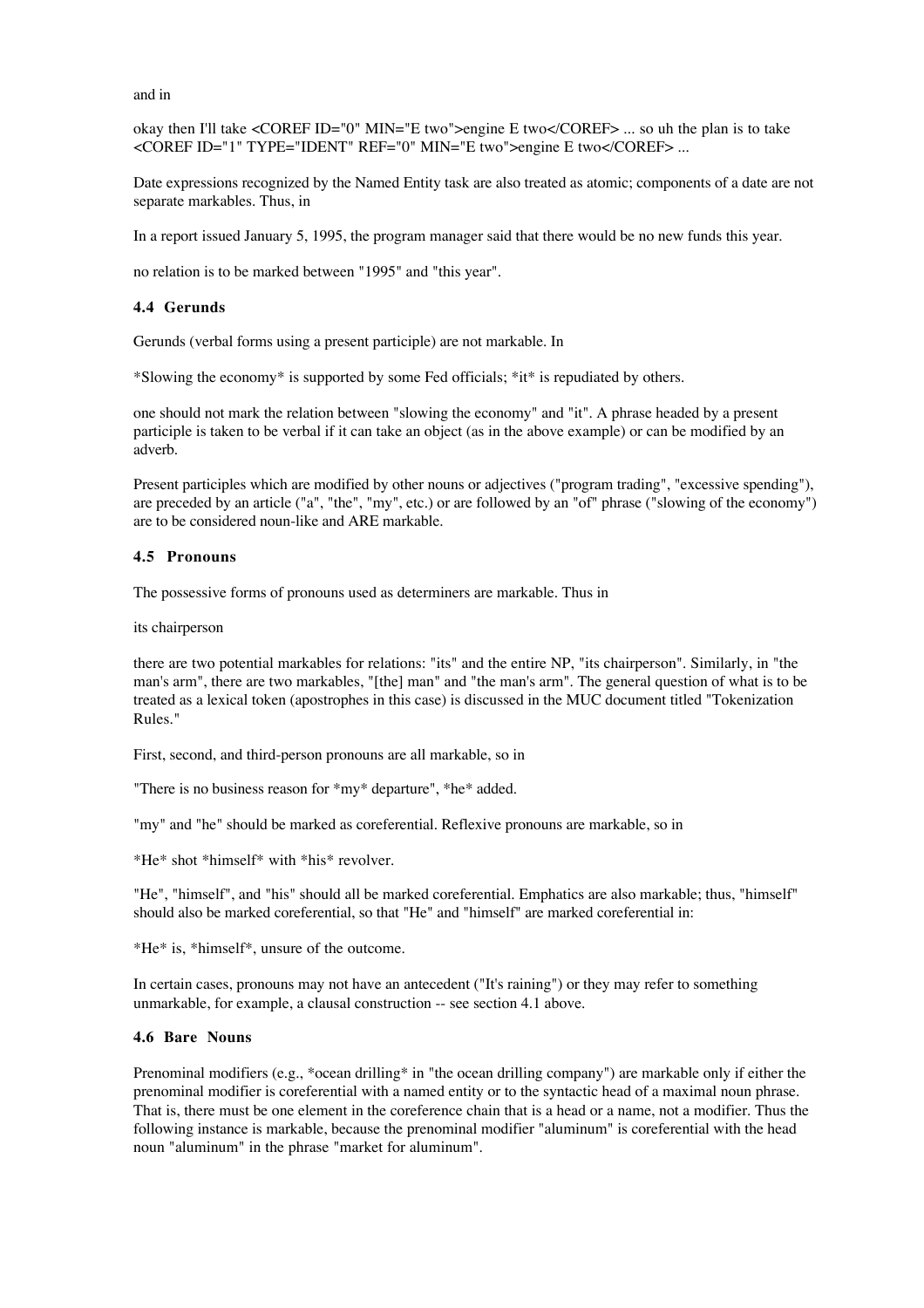The price of \*aluminum\* siding has steadily increased, as the market for \*aluminum\* reacts to the strike in Chile.

Similarly, the following two occurrences of "drug" would be marked:

He was accused of money laundering and \*drug\* trafficking. However, the trade in \*drugs\*....

Contrast this with the following occurrences of "contract" and "contract drilling" which would NOT be marked, because there are no occurrences of this phrase, except as a prenominal modifier in the following sequence:

Ocean Drilling & Exploration Co. will sell its \*contract drilling\* business. ... Ocean Drilling said it will offer 15% to 20% of the \*contract drilling\* business through an initial public offering in the near future.

Note that the occurrences of \*its\*, \*its contract drilling business\* and \*the contract drilling business\* would all be markable -- see section 6.5.

While nouns in prenominal positions are sometimes markable, the noun which appears at the head of a noun phrase is not separately markable -- it is markable only as part of the entire noun phrase. Thus in the passage

Linguists are a strange bunch. Some linguists even like spinach.

it would not be correct to link the two instances of "linguists".Similarly, in the sentence:

The rate, which was 6 percent, was higher than that offered by the other bank.

the noun phrase "the rate" is a function expression, instantiated by the predicate "6 percent", so these two would be marked coreferential, as follows:

<COREF ID="0" MIN="rate">The rate, which was <COREF ID="1" REF="0">6 percent</COREF>,</COREF> was higher than that offered by the other bank.

In this example, pronoun \*that\* is coreferential at the FUNCTION level with \*The rate\*. However, \*that\* occurs as the head of a noun phrase, \*that offered by the other bank\*, which is NOT coreferential with \*The rate\* and \*6 percent\* (indeed, it refers to a higher rate), so \*that\* is an instance of a pronoun that cannot be marked in our current framework, even though we lose some type coreference information by not marking it.

## **4.7 Implicit Pronouns**

Assume that English has no zero pronouns; in other words, the empty string is not markable. In

Bill called John and spoke with him for an hour.

there is no relation between the implicit subject of "spoke" and "Bill".

Do not code relations between a relative pronoun and the NP to which it attaches or the gap that it fills. Thus, in

the movie which I saw

the relative pronoun "which" bears no markable relation to either "the movie" (the head to which the relative pronoun attaches) or to the implicit object of "saw" (the gap that the pronoun fills).

#### **4.8 Conjoined Noun Phrases**

Noun phrases which contain two or more heads (as defined in section 4.1) are marked by defining the MINimal string (see section 5) as the span from the first "head" through the last "head" including all material in between. The MAXimal string includes the entire maximal conjoined noun phrase. Thus we mark coreference between "The sleepy boys and girls" and "their" as follows:

<COREF ID="1" MIN="boys and girls">The sleepy boys and girls</COREF> enjoy <COREF ID="2" REF="1" TYPE="IDENT">their</COREF> breakfast.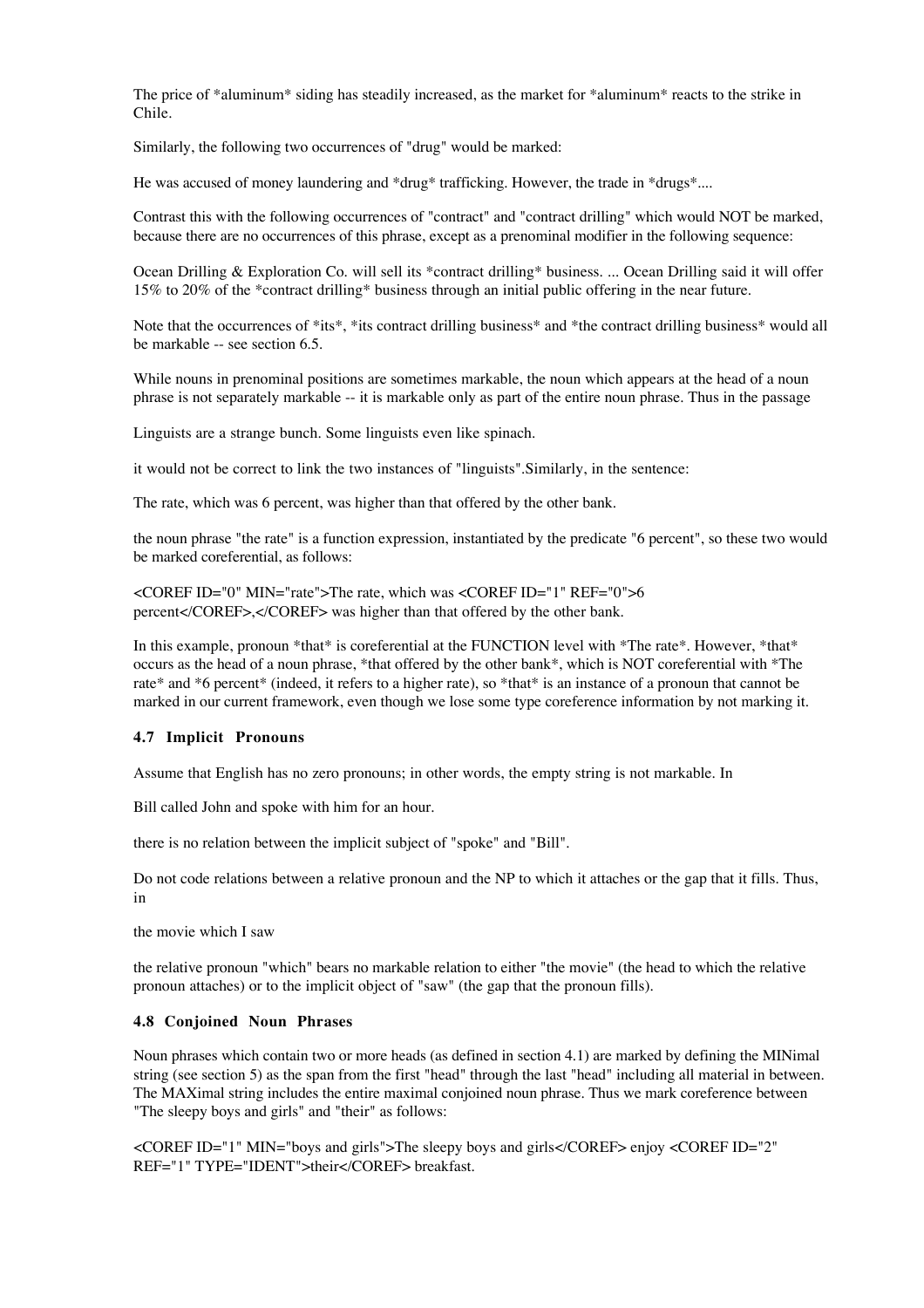In addition, the individual conjuncts are markable if they are separately coreferential with other phrases:

<COREF ID="1">Edna Fribble</COREF> and <COREF ID="2">Sam Morton</COREF> addressed the meeting yesterday. <COREF ID="3" REF="1" TYPE="IDENT" MIN="Fribble">Ms. Fribble</COREF> discussed coreference, and <COREF ID="4" REF="2" TYPE="IDENT" MIN="Morton">Mr. Morton</COREF> discussed unnamed entities.

<COREF ID="1" MIN="Fribble">Ms. Fribble</COREF> was <COREF ID="2" REF="1" TYPE="IDENT">president</COREF> and <COREF ID="3" REF="1" TYPE="IDENT" MIN="CEO"> CEO of Amalgamated Text Processing Inc.</COREF>

## **HOW MUCH OF THE MARKABLE TO ANNOTATE** 5.

The task is defined in order to allow maximal latitude for systems in identifying markables, and to decouple the evaluation from that of accurately parsing noun phrases. Accordingly, the string generated by a system to identify a markable must include the head of the markable (as defined below) and may include any additional text up to a maximal noun phrase (as defined below).

In preparing the key, the text element to be enclosed in SGML tags is the maximal noun phrase; the head will be designated by the MIN attribute.

[We expect that in the future it may be possible, when separate noun phrase bracketings are available, to automatically generate the maximal NP markup from a markup using only heads.]

#### **5.1 Head of a Phrase**

For most noun phrases, the head will be the main noun, without its left and right modifiers.

<COREF MIN="task" ...>the coreference task</COREF>

<COREF MIN="contract" ...>the last contract you will ever get</COREF>

<COREF MIN="quantity" ...>a large quantity of sugar</COREF>

<COREF MIN="tons" ...>about 200,000 tons of sugar</COREF>

If the head is a name, the entire name is marked. This includes suffixes such as "Sr.", "III", etc. on personal names and "Corp." on organization names; it does not include personal titles or any modifiers. We follow in this regard the rules for marking personal and organization names for the Named Entity task, as well as for other non-geographic names (e.g, "New Year"):

<COREF MIN="Frederick F. Fernwhistle Jr." ...>the Honorable Frederick F. Fernwhistle Jr.</COREF>

<COREF MIN="Ford Motor Co." ...>Ford Motor Co. of Dearborn, Michigan<COREF>

<COREF MIN="Georg Rath" ...>Herr Dr. Georg Rath</COREF>

In the case of location designators consisting of multiple names, each name is considered a separate unit (as in the Named Entity task) and the head is generally the first of these names, with the others treated as modifiers of the first name:

Beth Sundheim is concerned that this may not be consistent with the MUC Named Entity definition for locations.

<COREF MIN="Newark" ..>Newark, New Jersey</COREF>

Dates, currency amounts, and percentages are also treated as atomic units, as in the Named Entity task:

<COREF MIN="December 7, 1941" ...> December 7, 1941, a day which will live in infamy,</COREF>

<COREF MIN="\$1.2 million" ...>\$1.2 million in crisp bills</COREF>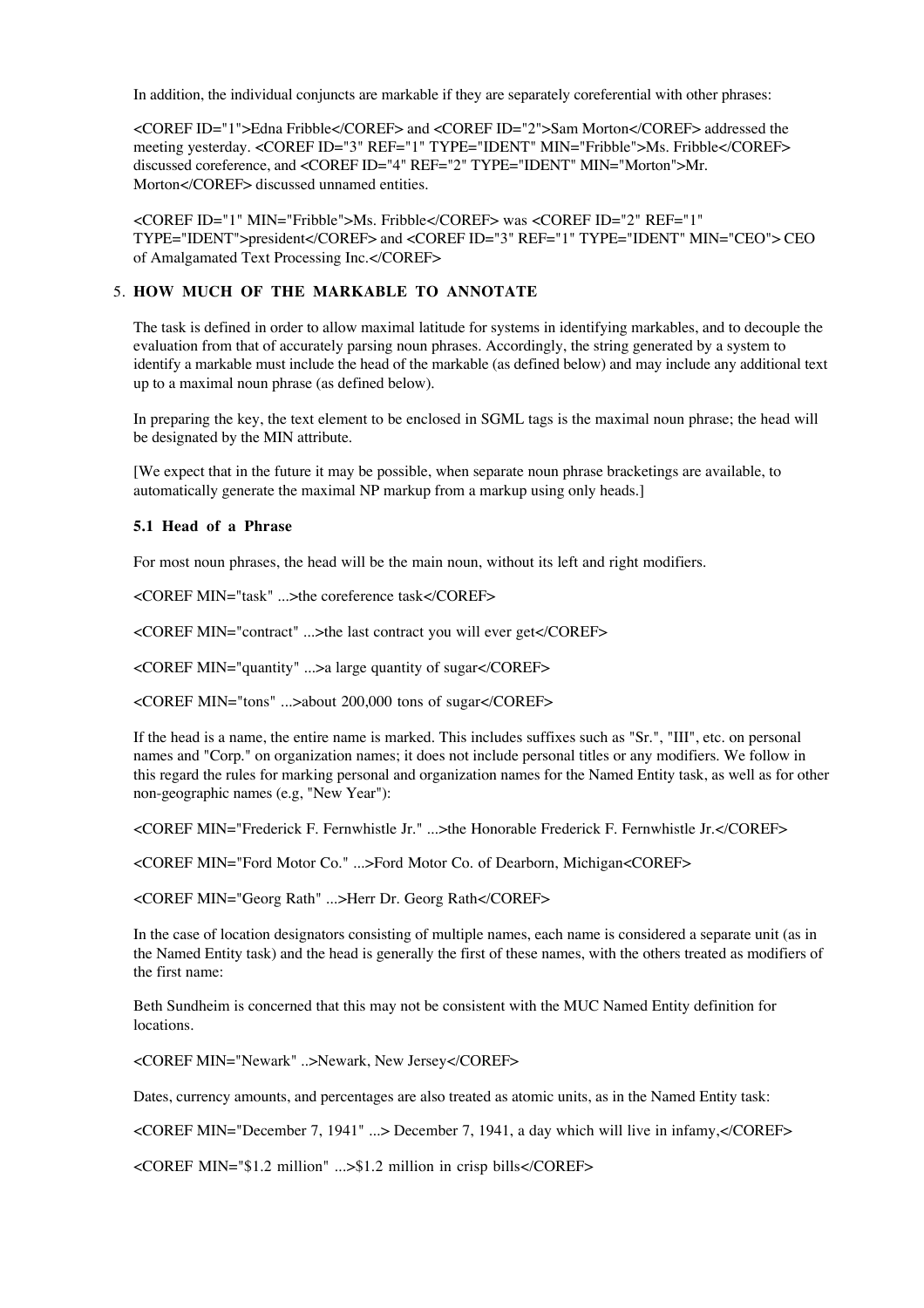<COREF MIN="20%">20% of the shares</COREF>

In the case of "headless" constructions, the "head" -- for coreference purposes -- shall be the last token of the noun phrase preceding any prepositional phrases, relative clauses, and other "right modifiers":

<COREF MIN="seven" ...>seven of the best</COREF>

<COREF MIN="five" ...>the five who were left standing</COREF>

<COREF MIN="youngest"...>the six youngest</COREF>

For constructions that are idioms or collocations, the minimal phrase will ignore the fact that this is a collocation and use the syntactic head; this is because the definition of a collocation is often domain-specific. In the following examples, the MIN is indicated by asterisks:

income \*taxes\*

light \*year\*

\*run\* of the mill

If the maximal noun phrase is the same as the head, the MIN need not be marked. Also, if the maximal noun phrase differs from the MIN only by the articles "a" or "the", the MIN need not be marked, because the scoring program will automatically strip these before comparing answers.

## **5.2 Maximal Noun Phrase**

The maximal noun phrase includes all text which may be considered a modifier of the noun phrase. This includes (among other modifiers) appositional phrases, non-restrictive relative clauses, and prepositional phrases which may be viewed as modifiers of the noun phrase or of a containing clause:

\*Mr. Holland\*

\*the senior of the executives who will assume Holland's duties\*

\*the rumor that the war had ended\*

\*Fred Frosty, the ice cream king of Tyson's Corner,\*

\*the Penn Central Co., which used to run a railroad,\*

XYZ Inc. formed \*a joint venture with Sony\*

Note that in the fourth and fifth cases the final comma may be viewed as part of the NP, and so is included in the maximal NP. The system does not need to worry about punctuation, since the scorer strips punctuation before comparing key to response. In the last case, "with Sony" could equally well be taken to modify "venture" or "formed", and so is included as part of the maximal NP around "venture". Note also that in the "Fred Frosty" example, there is a coreference between the entire noun phrase and the appositional phrase, "the ice cream king of Tyson's Corner"; see section 6.3 for a discussion of this construct. In the case of a conjoined noun phrase with shared complements or modifiers, the maximal noun phrase for the conjoined phrase is the maximal noun phrase. The minimal noun phrase will begin the at the minimal phrase for the first conjunct and include everything up to the end of the minimal phrase for the last conjunct.

If the conjuncts are referenced individually, the maximal noun phrases will NOT include the conjunct. The maximal NP for the first conjunct will include all of the NP up to the conjunction; the maximal NP for the second conjunct will include all of the NP following the conjunction:

<COREF ID="1" MIN="Fribble">Ms. Fribble</COREF> was <COREF ID="2" REF="1" TYPE="IDENT" STATUS="OPT">president</COREF> and <COREF ID="3" REF="1" TYPE="IDENT" STATUS="OPT" MIN="CEO"> CEO of Amalgamated Text Processing Inc.</COREF>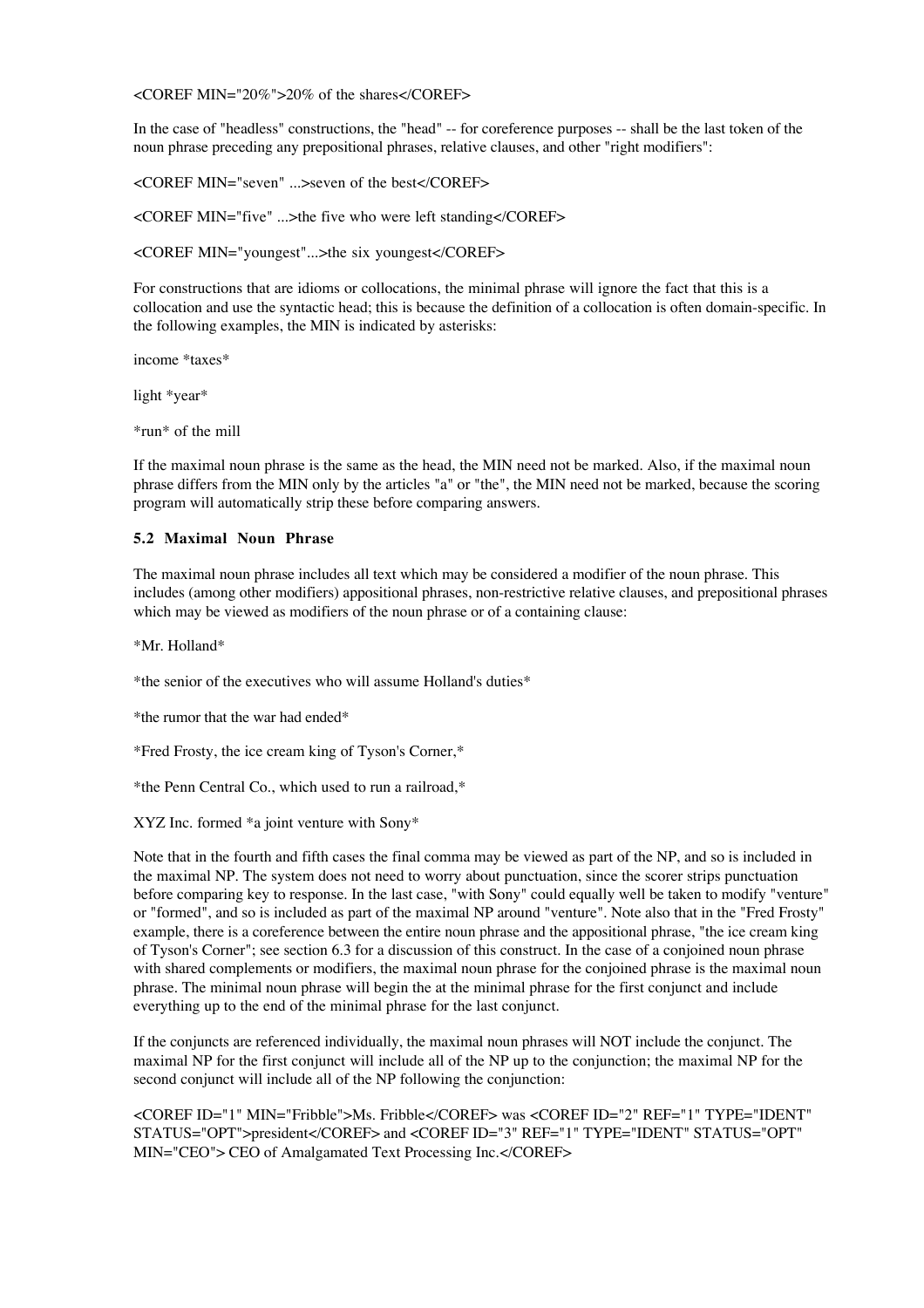It is possible that the maximal span of the noun phase is interrupted by material that is not part of the noun phrase. Such discontinuous noun phrases should nonetheless be included within a single COREF tag. [In the future, it may be possible to capture the discontinuity explicitly by some special notation.] In the MUC-6 corpus, discontinuous noun phrases frequently appear in headlines, since the non-first lines of a headline are often marked with "@", which is external to the preceding and subsequent text. An annotated example of a discontinuous markable is shown in the example below:

<HL> <COREF ID="0" MIN="Operation">Contract-Drilling Operation

@ in Texas Town</COREF>

@ Sold to Highest Bidder </HL>

In transcripts of spoken languages, a noun phrase may be interrupted by such things as an indication of silence or by the utterance of another speaker. The following two excerpts contain annotated examples of such markables:

<COREF ID="0" MIN="E two">engine <sil> E two</COREF>

 $\alpha$  who=F n=115> I'm going round  $\alpha$  < COREF ID="0" MIN="mountain">the slate

 $\leq$ u who=G n=116> All the way round

 $\leq$ u who=F n=117> mountain $\leq$ /COREF>

#### **5.3 Exceptions: Articles**

If the only difference between the head and the maximal noun phrase is the presence of an article -- the word "the", "a", or "an" at the beginning of the noun phrase -- the MIN need not be explicitly marked. (The scoring program will automatically strip leading articles before comparing strings.)

## **WHICH RELATIONSHIPS TO ANNOTATE** 6.

#### **6.1 Basic Coreference**

The basic criterion for linking two markables is whether they are coreferential: whether they refer to the same object, set, activity, etc. It is not a requirement that one of the markables is "semantically dependent" on the other, or is an anaphoric phrase.

#### **6.2 Bound Anaphors**

We also make a coreference link between a "bound anaphor" and the noun phrase which binds it (even though one may argue that such elements are not coreferential in the usual sense). Thus we would link a quantified noun phrase and a pronoun dependent on that quantification:

\*Most computational linguists\* prefer \*their\* own parsers.

Note that a quantified noun phrase would also be linked to subsequent anaphors, outside the scope of quantification, through the usual relation of identity of coreference. Thus in the following text all three noun phrases would be linked:

\*Every TV network\* reported \*its\* profits yesterday. \*They\* plan to release full quarterly statements tomorrow.

By this rule, a pronoun in a relative clause which is bound to the head of the clause would get a coreference link to the entire NP. Thus, for

every man who knows his own mind

we would establish a coreference link between "his" and the entire noun phrase "every man who knows his own mind":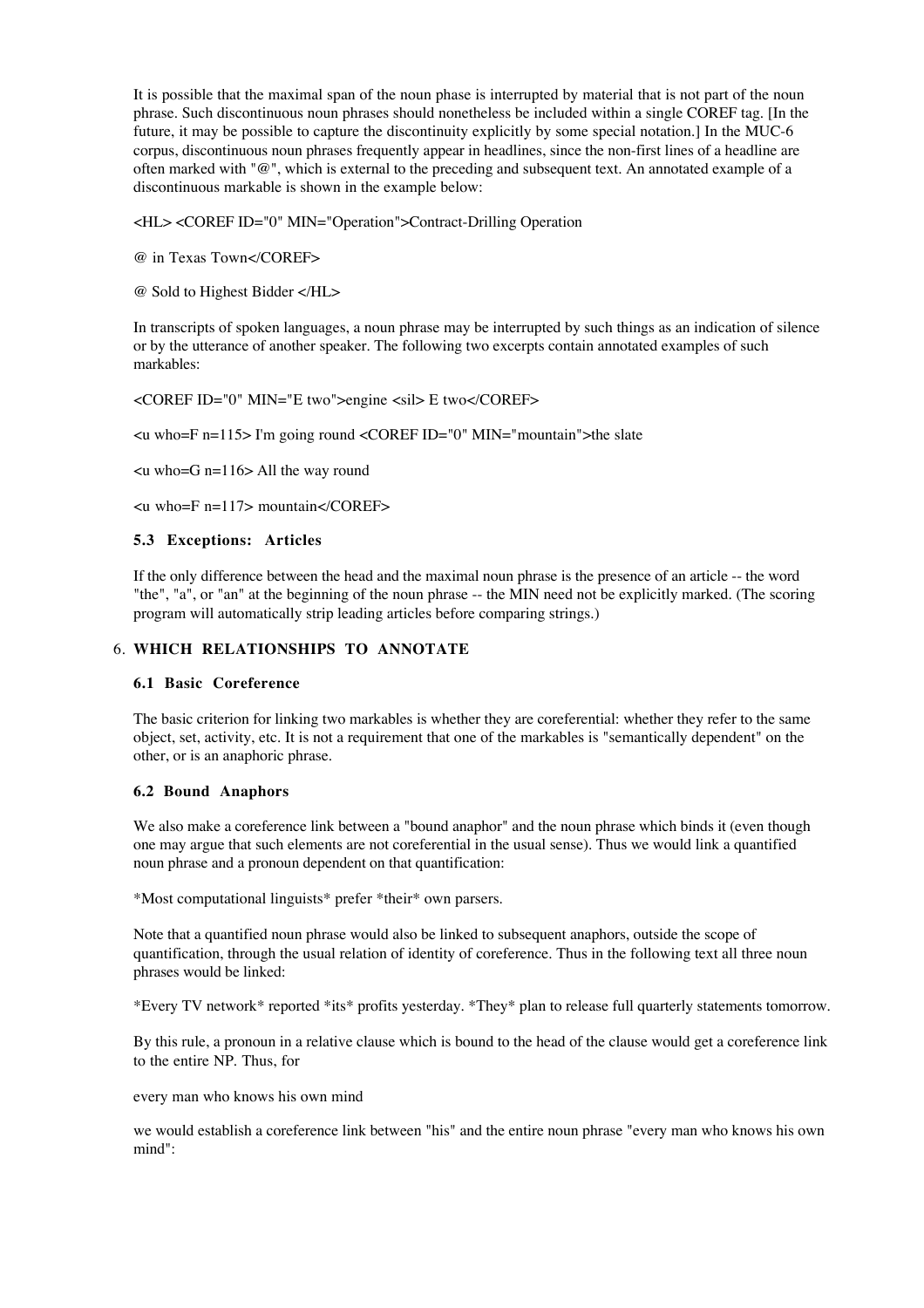<COREF ID="1" MIN="man">every man who knows <COREF ID="2" REF="1" TYPE="IDENT">his <COREF>own mind</COREF>

## **6.3 Apposition**

A typical use of an appositional phrase is to provide an alternative description or name for an object:

Julius Caesar, the well-known emperor,

Julius Caesar, a well-known emperor,

the well known emperor, Julius Caesar,

This identity of reference is to be represented by a coreference link between the appositional phrase, "the well-known emperor" and the ENTIRE noun phrase, "Julius Caesar, the/a well-known emperor":

<COREF ID="1" MIN="Julius Caesar">Julius Caesar, <COREF ID="2" REF="1" MIN="emperor" TYPE="IDENT"> the/a well-known emperor,</COREF></COREF>

The appositional phrase may be separated from the head by other modifiers. Thus

Peter Holland, 45, deputy general manager,...

becomes

<COREF ID="1" MIN="Peter Holland">Peter Holland, 45, <COREF ID="2" REF="1" TYPE="IDENT" MIN="manager"> deputy general manager,</COREF> </COREF>

Appositional phrases are markable (and support the Descriptor slot in the Template Element task in the MUC-7 Information Extraction Task Definition) even when indefinite, e.g.,

Ms. Ima Head, a 10-year MUC veteran,

San Diego, one of America's finest cities,

An appositional phrase is also marked in the specifier relation, e.g.,

<COREF ID="1" MIN="job">The job of <COREF ID="2" REF="1">manager</COREF></ COREF>

However, appositional phrases are NOT marked when they are negative:

Ms. Ima Head, never a great MUC fan,

or when there is only partial overlap of sets:

The criminals, often legal immigrants, ...

Appositional phrases are marked only when they constitute a separate noun phrase following the head. In written text, appositives are generally set off by commas; in transcripts of spoken language, the commas may well not be present because punctuation is generally not captured in text-to-speech transcription.

There are cases where a construction that looks similar to an appositive but occurs within a single noun phrase as a title or modifier, e.g.,

\*the real estate company\* \* Century 21\*

This kind of single noun construction is not considered markable. Thus, no coreference is marked in cases such as the following:

the real estate company Century 21

the realtor Century 21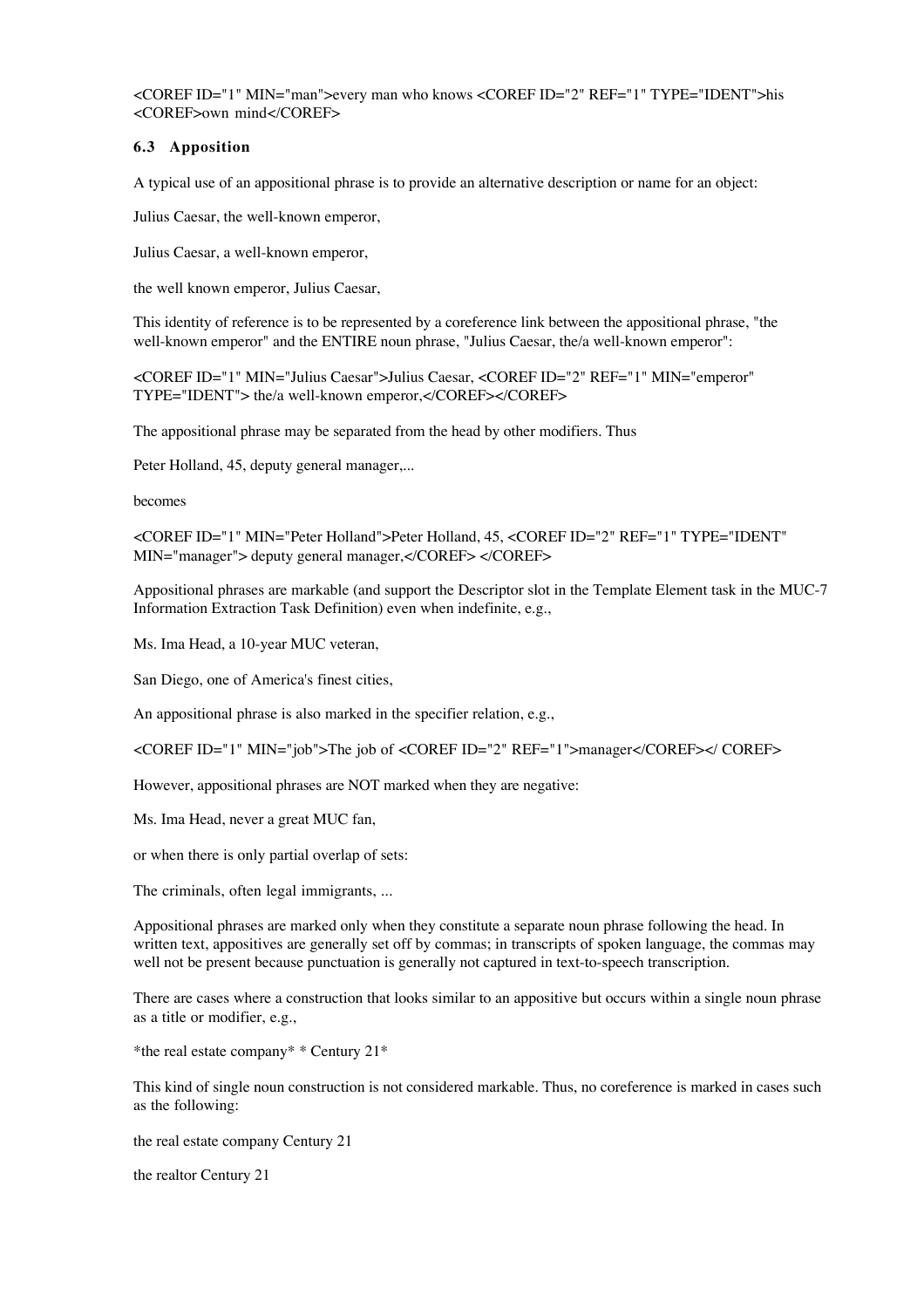presidential advisor Joe Smarty

Treasury Secretary Bucks

But the following phrase would have mark-up:

\*the job of \*manager\*\*

#### **6.4 Predicate Nominals and Time-dependent Identity**

Predicate nominals are also typically coreferential with the subject. Thus in the example

\*Bill Clinton\* is \*the President of the United States\*.

we would record a coreference link between "Bill Clinton" and "the President of the United States". Coreference should NOT be recorded if the text only asserts the possibility of identity between two markables. In

Phinneas Flounder may be the dumbest man who ever lived.

Phinneas Flounder was almost the first president of the corporation.

If elected, Phinneas Flounder would be the first Californian in the Oval Office.

no coreference is to be recorded.

We also allow coreference to be recorded when the predicate nominative is marked indefinite, e.g.,:

\*Mediation\* is \*a viable alternative to bankruptcy\*.

\*Farm-debt mediation\* is \*one of the Farm Belt's success stories\*.

\*ARPA program managers\* are \*nice people\*.

However, as with apposition, if there is possibility or a partial set overlap, no coreference is marked because there is no set coreference and no IDENT relation:

Mediation is often a viable alternative to bankruptcy.

Mediation may be a viable alternative to bankruptcy.

Two markables should be recorded as coreferential if the text asserts them to be coreferential at ANY TIME.<sup>2</sup> Thus

Henry Higgins, who was formerly sales director for Sudsy Soaps, became president of Dreamy Detergents

should be annotated as

<COREF ID="1" MIN="Henry Higgins">Henry Higgins, who was formerly <COREF ID="2" MIN="director" REF="1" TYPE="IDENT">sales director for Sudsy Soaps,</COREF></COREF> became <COREF ID="3" MIN="president" REF="1" TYPE="IDENT">president of Dreamy Detergents</COREF>

<sup>2</sup>This is one portion of the guidelines that will clearly need modification after a decision is made about enhancing the notation to distinguish time-dependent coreference links from other coreference links. But the distinction between the two types applies not only to predicate nominals but also to apposition, function-value and other construction types. Thus the phrase "and Time-Dependent Entity" should probably be removed from the title of section 6.4; a new section could cover the general issue of time-dependent coreference. Also, general info about any new type of notation should go in section 2, and the meaning of the new notation should be documented in section 6 (which may need a different section title).

Even if the copula or inchoative verb is embedded, coreference should be marked, as in

Dreamy Detergents named Henry Higgins to be president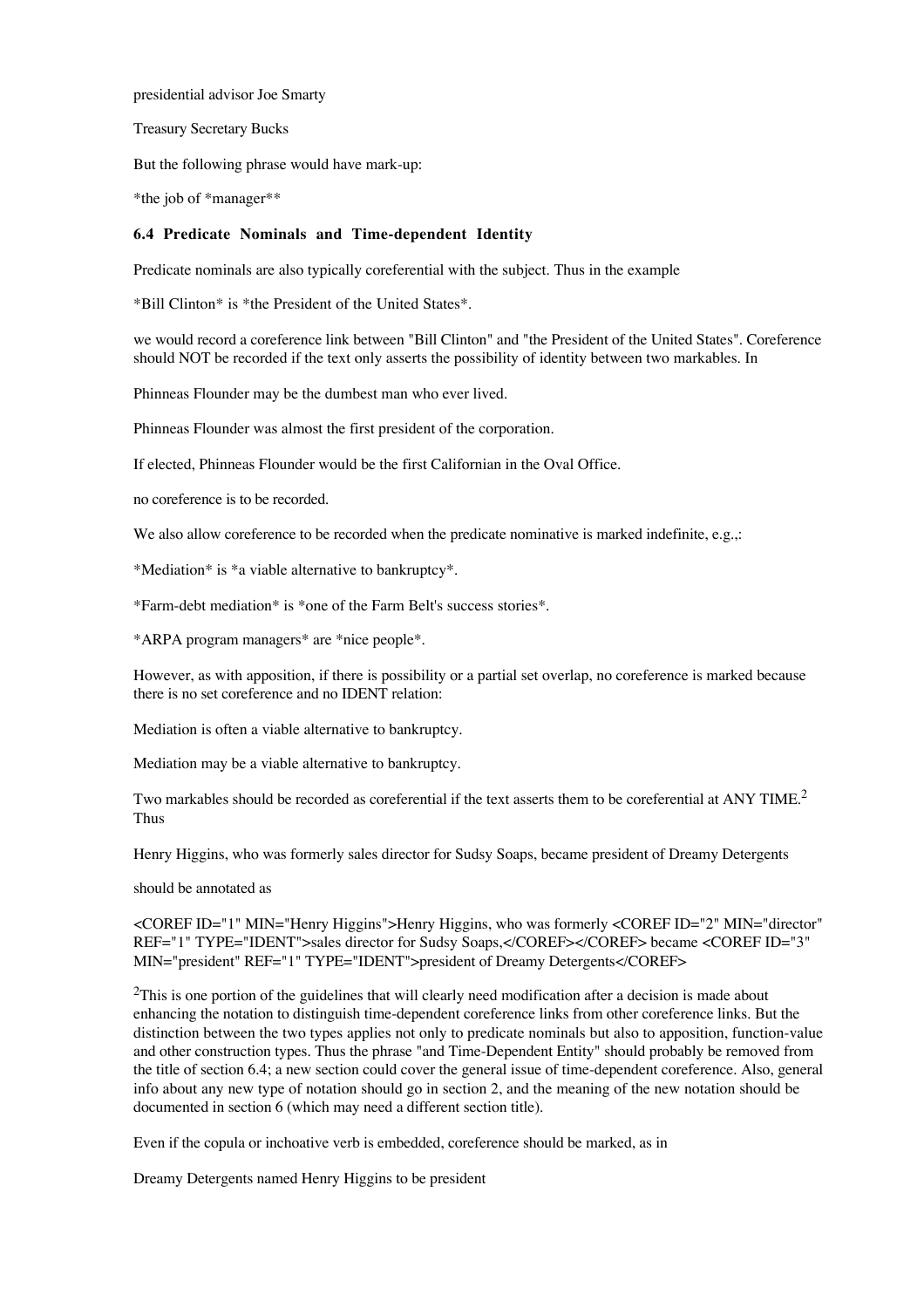which should be annotated as

Dreamy Detergents named <COREF ID="1">Henry Higgins</COREF> to be <COREF ID="2" REF="1" TYPE="IDENT">president</COREF>

When the copula is clearly implied by the semantics of the verb, coreference should be marked. Expressions of equivalence involving the word "as" will also be marked. The NPs enclosed in asterisks in the following examples will be marked coreferential:

Dreamy Detergents named \*Henry Higgins\* \*president\*

\*Henry Higgins\* is considered \*Sudsy Soap's best sales director\*

\*Higgins\* will serve as \*president of Dreamy Detergents\*

Cases may arise where an intensional descriptor may apply to two distinct entities, e.g., the current president of a company and a previous president are mentioned. The conventions require that the extensional descriptions guide the mark-up process, and therefore that these two chains \*NOT\* be collapsed into a single chain:

<COREF ID="1" MIN="Henry Higgins">Henry Higgins, who was formerly <COREF ID="2" MIN="director" REF="1" TYPE="IDENT">sales director for <COREF ID="4">Sudsy Soaps</ COREF>,</COREF></COREF> became <COREF ID="3" MIN="president" REF="1" TYPE="IDENT">president of Dreamy Detergents</COREF>. <COREF ID="5" REF="4">Sudsy Soaps</ COREF> named <COREF ID="6">Eliza Dolittle</COREF> as <COREF ID="7" MIN="director" REF="6">sales director</COREF> effective last week.

Note that in this example, there will be three coreference chains, each grounded in a different existential description:

[Henry Higgins, sales director for Sudsy Soaps, president of Dreamy Detergents]

[Eliza Dolittle, sales director]

[Sudsy Soaps, Sudsy Soaps]

Both coreference chains contain the same intensional predicate, "sales director for Sudsy Soaps", but these have different temporal extensional realizations. Although the occurrences of "sales director" are coreferential at the type level, the extensionally grounded chains take precedence, because it is critical to preserve independence of chains grounded in different extensions -- that is, to prevent obviously different individuals from ending up in the same IDENT coreference chain or equivalence class. Thus we "cut" the chain in the above example at the first "type" coreference that would cause collapsing (that is, that can point to a new extension), as in:

<COREF ID="5">Fred</COREF> resigned as <COREF ID="6" MIN="president" REF="5">president of IBM</COREF>; next month, <COREF ID="7">the president</COREF> will be <COREF ID="8" REF= "7">Mary</COREF>.

## **6.5 Types and Tokens**

The general principle for annotating coreference is that two markables are coreferential if they both refer to sets, and the sets are identical, or they both refer to types, and the types are identical. There are a number of problematic cases where one can argue whether something is a set or a type. There is no simple algorithm for determining the ontological category of a referent. There are, though, some useful rules. Most occurrences of bare plurals refer to types or kinds, not to sets. In

...\*producers\* don't like to see a hit wine increase in price... \*Producers\* have seen this market opening up and \*they\*'re now creating wines that appeal to these people.

"producers", "Producers", and "they" refer to types and they all refer to the same type. Notice that if interpreted as referring to sets, they would not all refer to the same set. More properly, there is no reason to think they would corefer; not all the producers who have seen the market opening up have created new wines.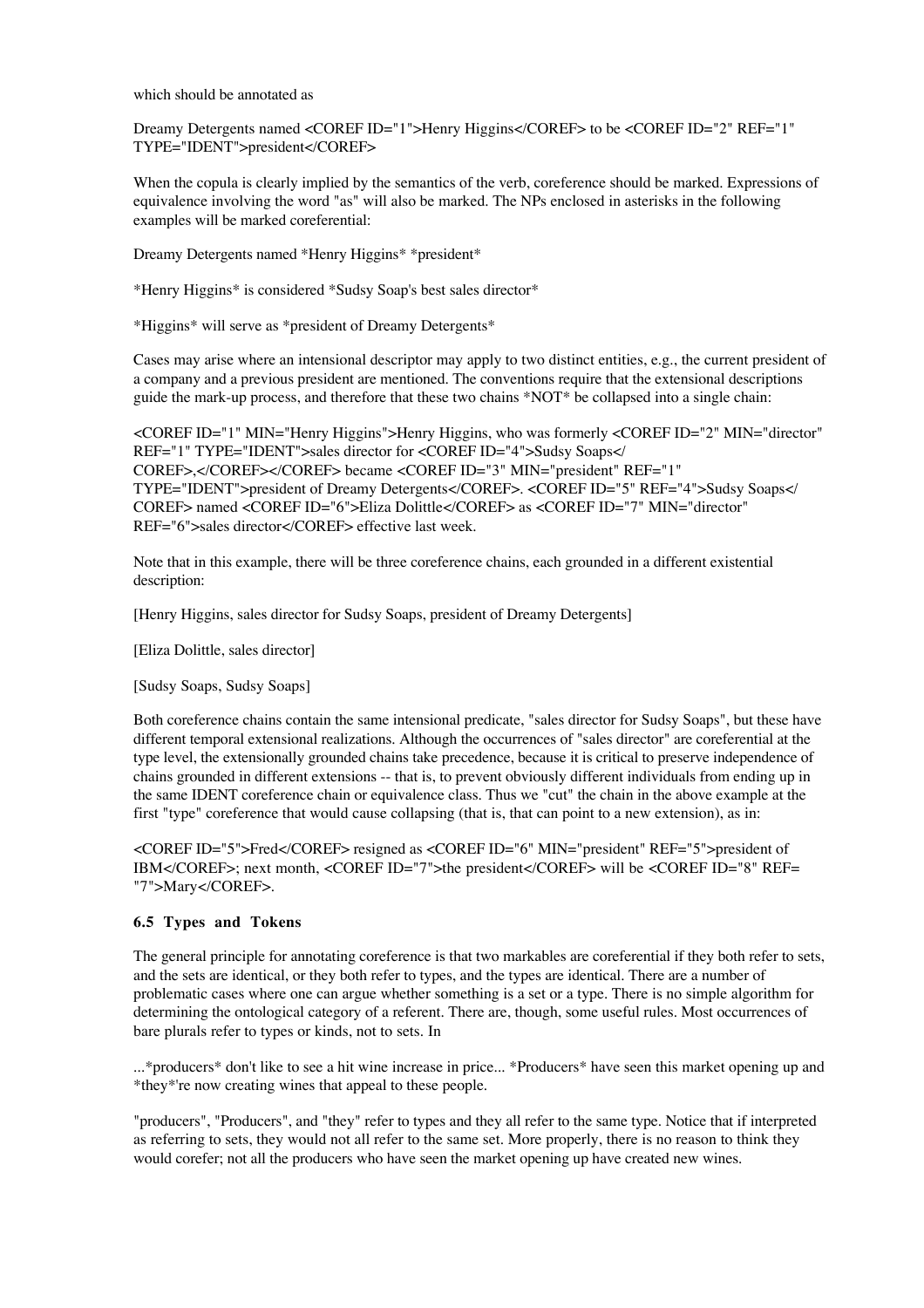Note that a type can be referred to by a bare plural, a definite singular NP ("the tiger is fast becoming extinct") or a (bare) prenominal. In

The action followed by one day an Intelogic announcement that it will retain an investment banker to explore alternatives "to maximize \*shareholder\* value," including the possible sale of the company. Mr. Edelman declined to specify what prompted the recent moves, saying they are meant only to benefit \*shareholders\* when "the company is on a roll."

the two starred occurrences corefer to the type: shareholder (of Intelogic).

## **6.6 Functions and Values**

In

GM announced \*its third quarter profit\*. \*It\* was \*\$0.02\*.

all three starred phrases refer to an amount of money; they all refer to the same amount of money. Hence they are coreferential. The first phrase, in context, refers to that amount via referring to a function, say of companies and quarters of a year--or times. (In addition, the "its" in the first NP would be linked to GM.) In

General Motors announced {their third quarter profit of \*\$0.02\*}.

the bracketed and starred phrases are coreferential. They refer to one and the same amount of money. Note that here, as in the case of apposition, the result is that a phrase is marked as being coreferential with a part of the phrase.

## In

\*The temperature\* is \*90\*....The temperature is rising.

the first occurrence of "the temperature" is an intensional expression referring to the value (extension) of the function at arguments (places, times) supplied by context. \*The temperature\* is coreferential with "90" which grounds it. In the second occurrence, "the temperature" refers to the function (indirectly, by way of referring to the derivative of the function). So it is not coreferential with the first occurrence or with "90".

## In the sequence

The temperature was 90 yesterday and has already reached 95 today. This sets a new record high.

we have a different problem: we have two extensional descriptions (90, 95) for the temperature, and only a single occurrence of the intensional description "temperature". In this case, "temperature" is coreferential with the extensional description occurring in the same clause ("90"). As a result, "95" is in its own coreference class, and we are not able to mark the fact that it too is a temperature. However, "95" is coreferential with "This" and "a new record high". This is marked as follows:

<COREF ID="4">The temperature</COREF> was <COREF ID="5" REF="4">90</ COREF> yesterday and has already reached <COREF ID="6">95</COREF> today. <COREF ID="7" REF="6">This</COREF> sets <COREF ID="8" MIN="high" REF="7">a new record high</COREF>.

If both extensions are in the same clause, as in:

The stock value rose from \$8.05 to \$9.15

The per share value of \$8.05 rose to \$9.15 at the end of trading.

then the function takes on the most "current" value in its clause, e.g., \*stock value\* and \*\$9.15\* are marked coreferential, and \$8.05 is in its own class, not coreferential.

## **6.7 Metonymy**

The pervasive phenomenon of metonymy raises a problem for Coreference relations. Do we annotate and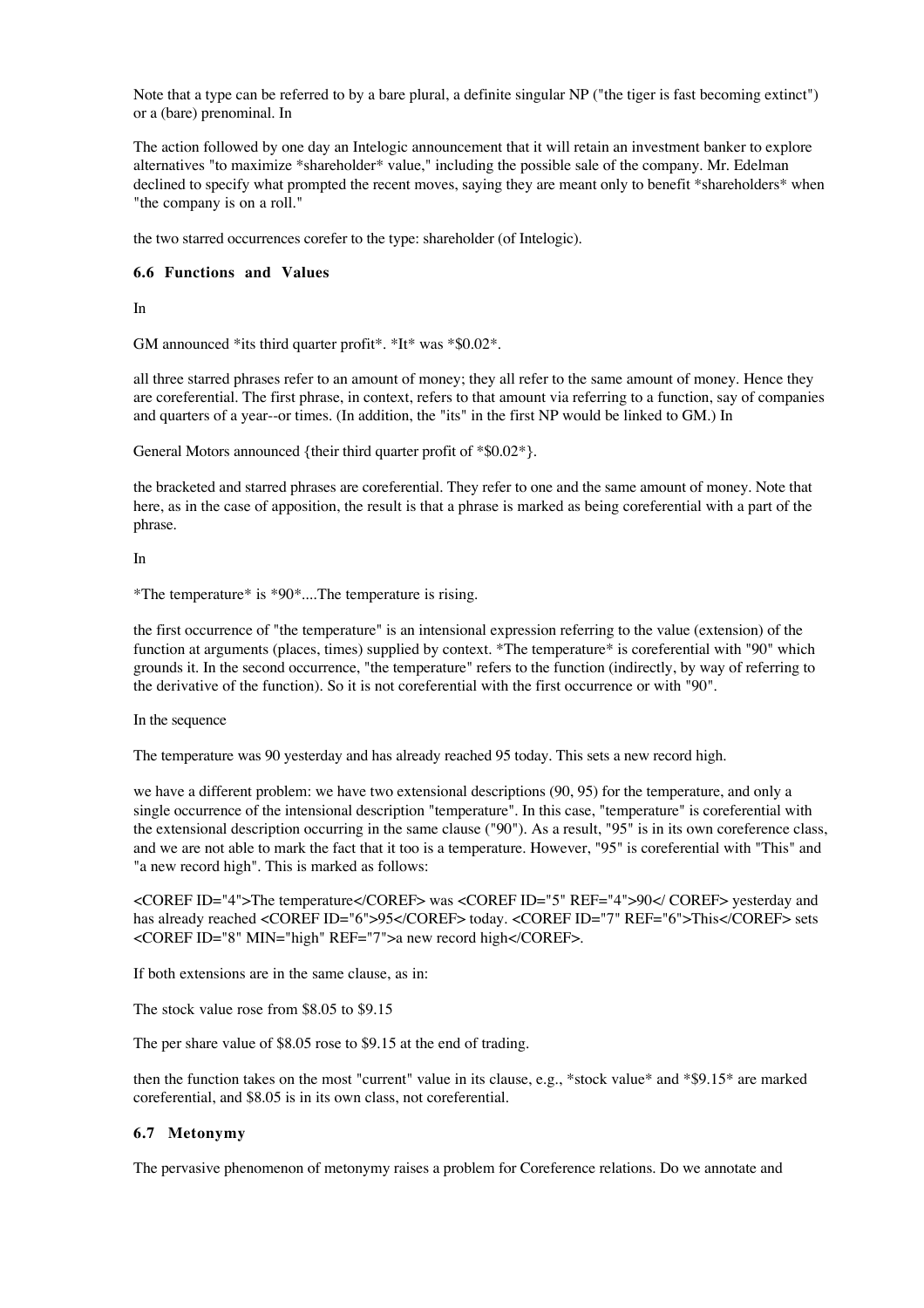recognize the relation before or after coercion? Here are some texts to consider:

(1) \*The White House\* sent its health care proposal to Congress yesterday. Senator Dole said \*the administration\*'s bill had little chance of passing.

(2) \*Ford\* announced a new product line yesterday. \*Ford\* spokesman John Smith said \*they\* will start manufacturing widgets.

(3) I bought the New York Times this morning. I read that the editor of the New York Times is resigning.

(4) \*The United States\* is a democracy. \*The United States\* has an area of 3.5 million square miles.

We propose that coreference be determined with respect to coerced entities. Of course, this still leaves open the question as to the circumstances under which coercion is required. In (1) there is a coercion from the White House to the administration operating out of the White House, and that is IDENT with "the administration"; so "White House" and "administration" are IDENT. (Notice that there is also a question as to whether the adminstration's proposal is the same as its bill. This too requires a coercion of sorts.) In (2), while there might seem to be a coercion from Ford to a spokesman for Ford, we believe that such a coercion is not necessary, for it is plausible that corporations, as legal persons, can do many of the things that people can do--such as "announce." They may have to do some or all such things through other agents, but many people do many things that way. And if Ford can announce, then it, through one of its spokesmen, can "say". Believing that no coercion is required, we would mark as coreferential the first instance of "Ford", the second instance of "Ford" (in the phrase "Ford spokesman John Smith"), and "they", but would NOT mark the phrase "Ford spokesman John Smith" as coreferential with anything else in this passage. In (3) the first "New York Times" is coerced into a copy of the paper published by the New York Times and the second is coerced into the organization; so they are not IDENT. (4) is somewhat akin to (2). Countries are both geographical entities and governmental units. Thus, no coercion is necessary and the two starred occurrences are coreferential.

In the absence of general principles, a body of such decisions will need to be developed to codify the rules for coercion and coreference. In cases where there has been no clear precedent, the answer keys for formal evaluations will need to mark coreference as optional.

## **BASIS OF JUDGMENT** 7.

The coreference judgments should be based on the intelligent reader's knowledge of the world resulting from his or her best understanding of the text. It should not be based on a theory of the structure of the text, or on a linguistic theory of how NPs are resolved, or on estimates of what the typical NLP system could do. This means that some relations will be impossible for current NLP systems to recover, but this is why the task will push the technology. The annotators should assume that they are typical intelligent readers.

## **SCORING AND THE ORDERING OF LINKS** 8.

If three markables, A, B, and C, are coreferential, this relationship could be recorded in the key in several ways: for example, by a REF pointer in both B and C pointing to A, or by a REF pointer in B pointing to A and a REF pointer in C pointing to B. A similar range of variations is possible in a system response. The current scoring rules provide that any correct key, when compared to any correct response, will yield a 100% recall/100% precision score, independent of the way the coreference relation is encoded in the key by REF pointers.

# **APPENDIX A. SAMPLE ANNOTATIONS**

This appendix contains annotations as they would appear in an answer key. The notation produced by a coreference identification system would differ from the answer-key notation in certain respects (see information in the guidelines concerning the MIN and STATUS attributes).

#### **A.1 Sentences Excerpted from a MUC-6 Wall Street Journal Article**

<s> <COREF ID="0">Ocean Drilling & Exploration Co.</COREF> will sell <COREF ID="3" MIN="business"><COREF ID="2" TYPE="IDENT" REF="0">its</ COREF>contract-drilling business</COREF>, and took a \$50.9 million loss from discontinued operations in <COREF ID="12" MIN="quarter">the third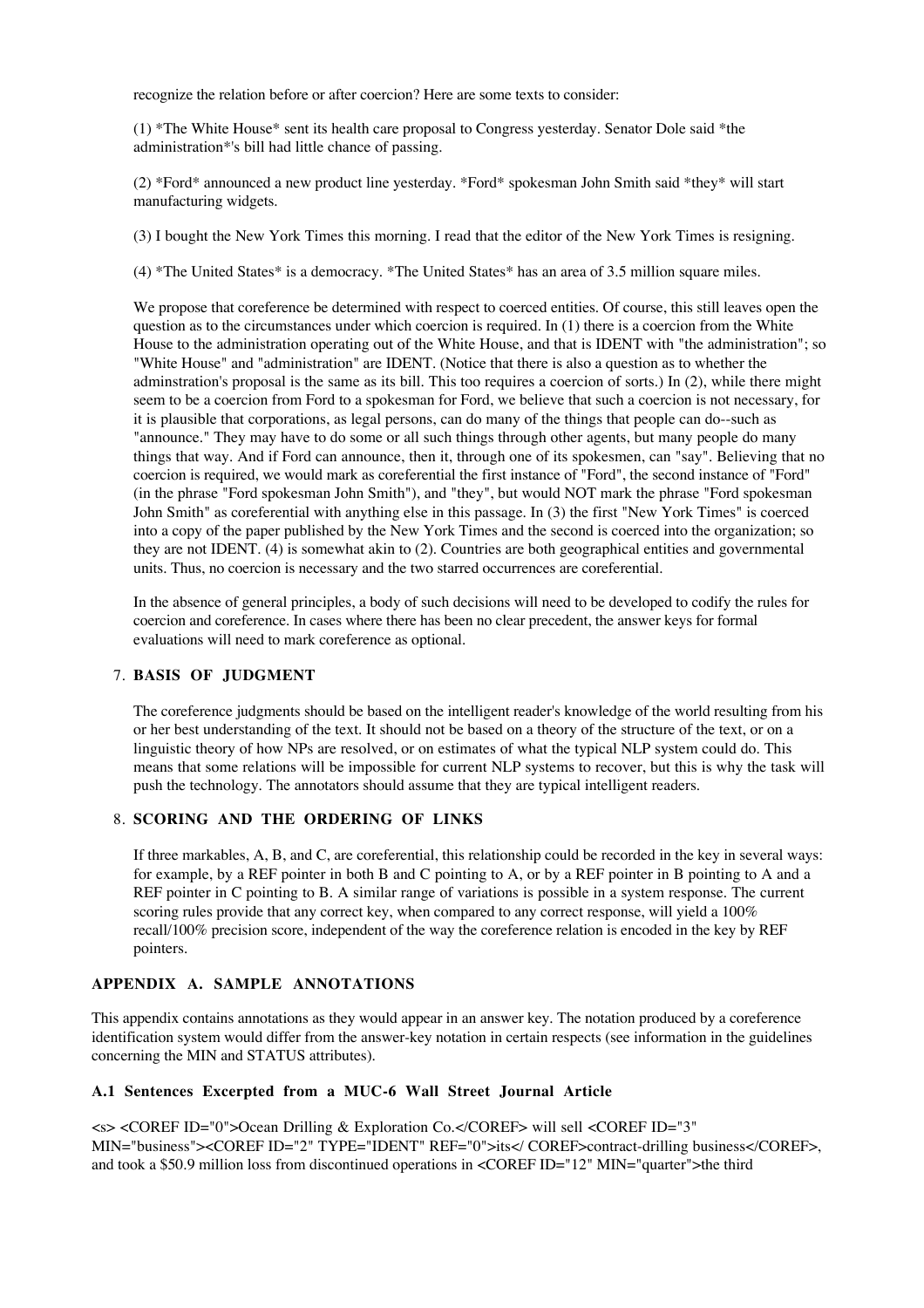quarter</COREF> because of the planned sale. </s>

<s> <COREF ID="9" TYPE="IDENT" REF="2" MIN="company">The New Orleans oil and gas exploration and diving operations company</COREF> added that <COREF ID="10" TYPE="IDENT" REF="9">it</COREF> doesn't expect any further adverse financial impact from the restructuring. </s>

...

<s> In <COREF ID="11" TYPE="IDENT" REF="12" MIN="quarter">the third quarter</COREF>, <COREF ID="13" TYPE="IDENT" REF="10" MIN="company">the company, which is 61%-owned by Murphy Oil Corp. of Arkansas,</COREF> had <COREF ID="100" MIN="loss">a net loss of <COREF ID="17" TYPE="IDENT" REF="100">\$46.9 million</COREF>, or <COREF ID="16" TYPE="IDENT" REF="17" MIN="91 cents">91 cents a share</COREF>. </s>

...

<s> It has long been rumored that <COREF ID="28" TYPE="IDENT" REF="13">Ocean Drilling</COREF> would sell <COREF ID="29" TYPE="IDENT" REF="3">the unit</COREF> to concentrate on <COREF ID="30" TYPE="IDENT" REF="28">its</COREF> core oil and gas business. </s>

# **A.2 Transcript of a TRAINS Dialogue**

utt1 : s: hello can I help <COREF ID="1">you</COREF>

utt2 : u: yes <COREF ID="0" TYPE="IDENT" REF="1">I</COREF>'d like <sil> to <sil> take <COREF ID="3">a tanker</COREF> from <COREF ID="12">Corning</COREF> and bring <COREF ID="2" TYPE="IDENT" REF="3">it</COREF> to <COREF ID="5">Elmira</COREF>

utt3 : s: alright

utt4 : u: and from <COREF ID="4" TYPE="IDENT" REF="5">Elmira</COREF> <COREF ID="6" TYPE="IDENT" REF="0">I</COREF>'d like to load <COREF ID="17" MIN="juice">orange juice</COREF> <sil> into <COREF ID="7" TYPE="IDENT" REF="2">the tanker</COREF>

utt5 : s: mm-hm

utt6 : u: <COREF ID="8" TYPE="IDENT" REF="6">I</COREF>'d like then to take the el- <sil> <COREF ID="9" TYPE="IDENT" REF="7">the tanker</COREF> back from <COREF ID="10" TYPE="IDENT" REF="4">Elmira</ COREF> to <COREF ID="11" TYPE="IDENT" REF="12">Corning</COREF>

utt7 : s: alright

utt8 : u: now from <COREF ID="13" TYPE="IDENT" REF="11">Corning</COREF> what would be the quickest route to <COREF ID="23">Avon</COREF>

utt9 : s: uh through <COREF ID="21">Dansville</COREF>

utt10 : u: okay then <COREF ID="14" TYPE="IDENT" REF="8">I</COREF>'d like to take <sil> <COREF ID="15" TYPE="IDENT" REF="9" MIN="tanker">the <sil> tanker of <COREF ID="16" TYPE="IDENT" REF="17" MIN="juice">orange juice</ COREF></COREF> through <COREF ID="20" TYPE="IDENT" REF="21">Dansville</ COREF> and then on to <COREF ID="22" TYPE="IDENT" REF="23">Avon</COREF>

utt11 : s: alright <sil> um which engine would <COREF ID="24" TYPE="IDENT" REF="14">you</COREF> like to use

utt12 : u: <COREF ID="26" MIN="E two">engine <sil> E two</COREF>

utt13 : s: alright

utt14 : u: well is is <COREF ID="25" TYPE="IDENT" REF="26">E two</COREF> which is a <sil> will either one take <COREF ID="27" TYPE="IDENT" REF="24">me</COREF> there any quicker